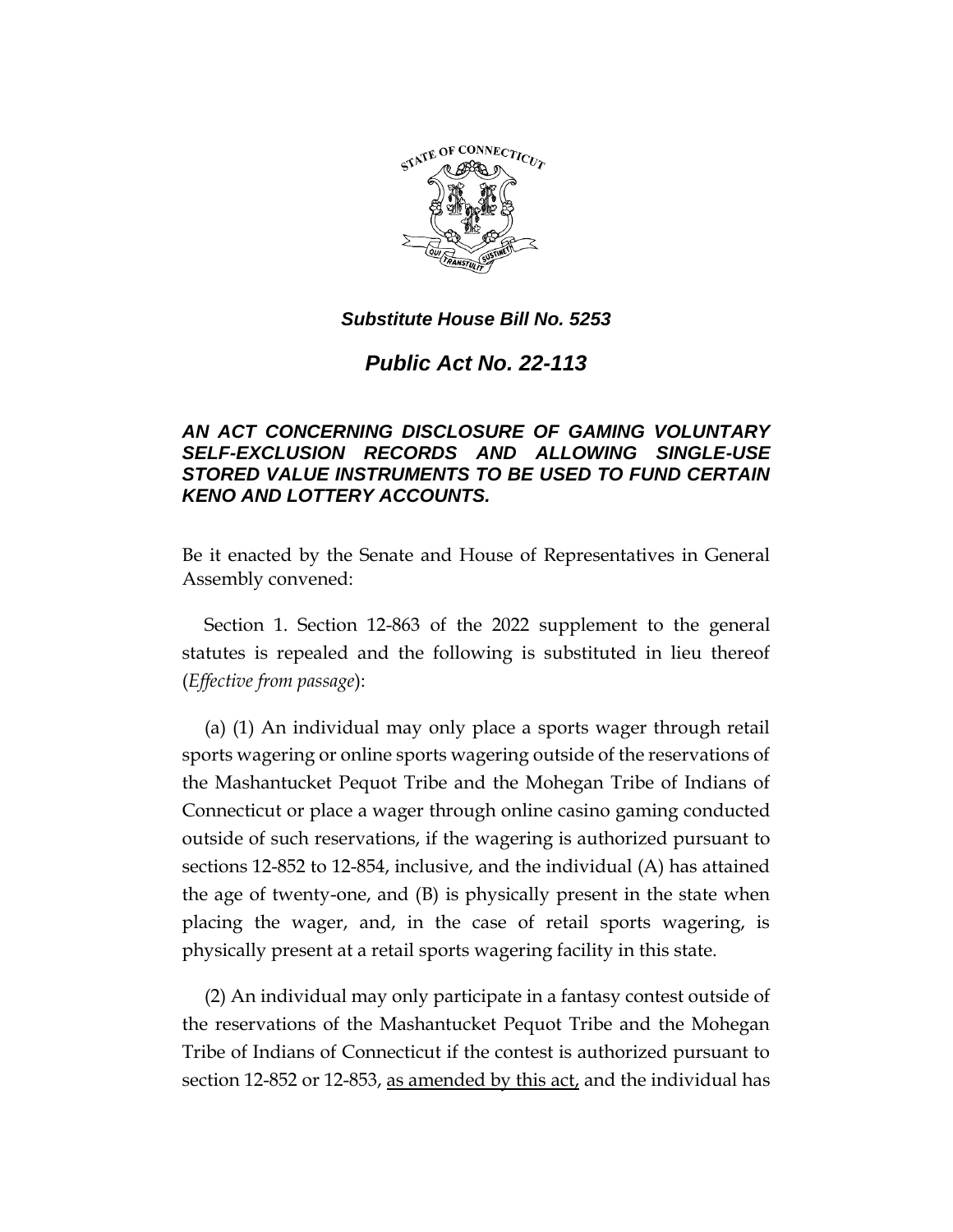attained the age of eighteen.

(b) Any electronic wagering platform used to (1) conduct online sports wagering or online casino gaming, (2) conduct keno through the Internet web site, an online service or a mobile application of the Connecticut Lottery Corporation, (3) conduct retail sports wagering, (4) sell lottery draw game tickets through the Internet web site, online service or mobile application of the Connecticut Lottery Corporation, or (5) conduct fantasy contests, shall be developed to:

(A) Verify that an individual (i) with an account for online sports wagering, online casino gaming or retail sports wagering is twenty-one years of age or older and is physically present in the state when placing a wager or, in the case of retail sports wagering, is physically present at a retail sports wagering facility, (ii) with an account to participate in keno or to purchase lottery draw game tickets is eighteen years of age or older and is physically present in the state when participating or purchasing such tickets, or (iii) with an account for fantasy contests is eighteen years of age or older;

(B) Provide a mechanism to prevent the unauthorized use of a wagering account; and

(C) Maintain the security of wagering, participation or purchasing data and other confidential information.

(c) A master wagering licensee and a licensed online gaming operator, online gaming service provider and sports wagering retailer shall each, where applicable based on the services provided:

(1) Prohibit an individual from establishing more than one account on each electronic wagering platform operated by the licensee;

(2) Limit a person to the use of only one debit card or only one credit card for an account, and place a monetary limit on the use of a credit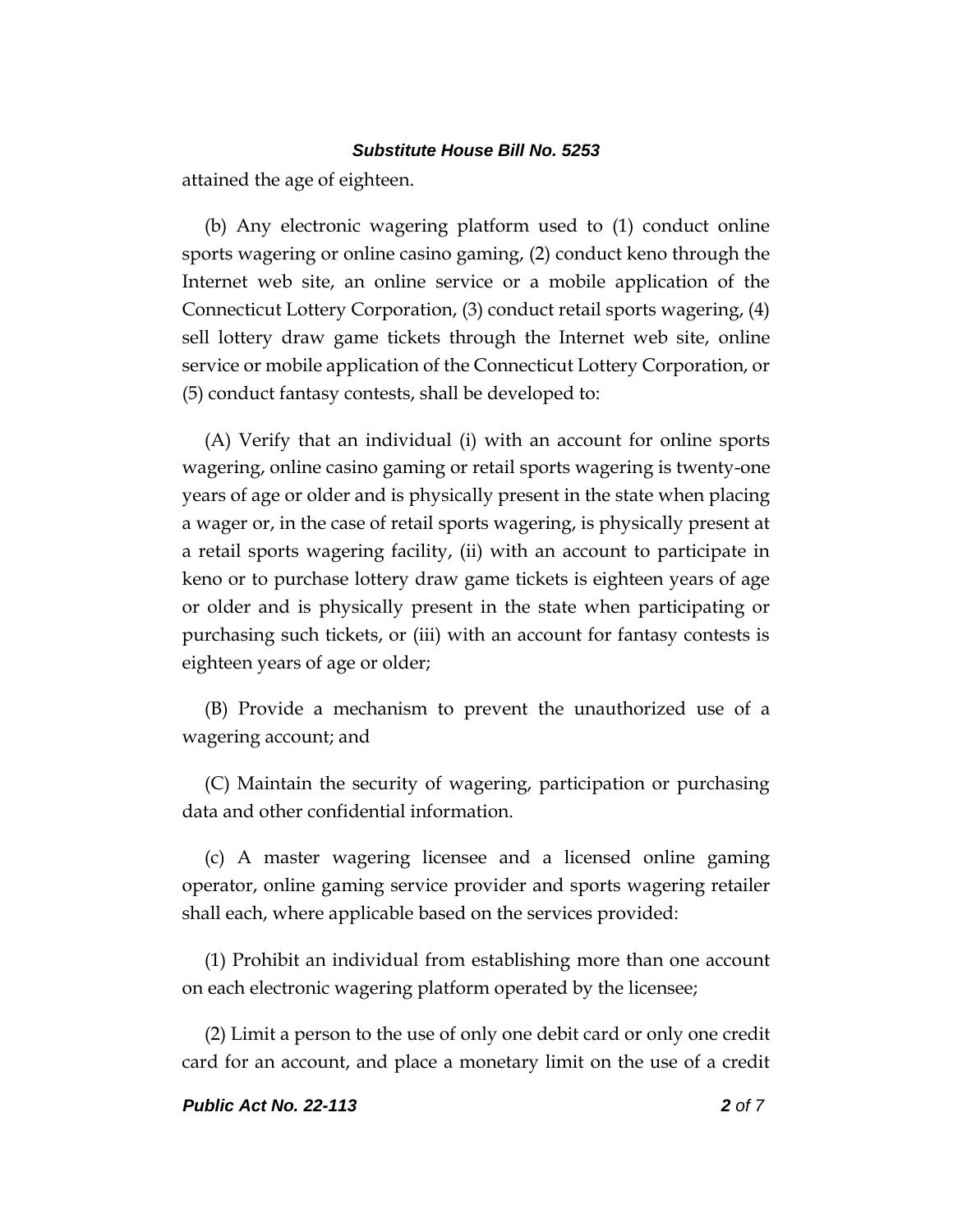card over a period of time, provided single-use stored value instruments purchased by cash or debit card only, including, but not limited to, a gift card or a lottery terminal printed value voucher, may be used pursuant to subdivision (3) of subsection (d) of section 12-853, as amended by this act;

(3) Allow a person to limit the amount of money that may be deposited into an account, and spent per day through an account;

(4) Provide that any money in an online account belongs solely to the owner of the account and may be withdrawn by the owner;

(5) Establish a voluntary self-exclusion process to allow a person to (A) exclude himself or herself from establishing an account, (B) exclude himself or herself from placing wagers through an account, or (C) limit the amount such person may spend using such an account;

(6) Provide responsible gambling and problem gambling information to participants; and

(7) Conspicuously display on each applicable Internet web site or mobile application:

(A) A link to a description of the provisions of this subsection;

(B) A link to responsible gambling information;

(C) A toll-free telephone number an individual may use to obtain information about problem gambling;

(D) A link to information about the voluntary self-exclusion process described in subdivision (5) of this subsection;

(E) A clear display or periodic pop-up message of the amount of time an individual has spent on the operator's Internet web site or mobile application;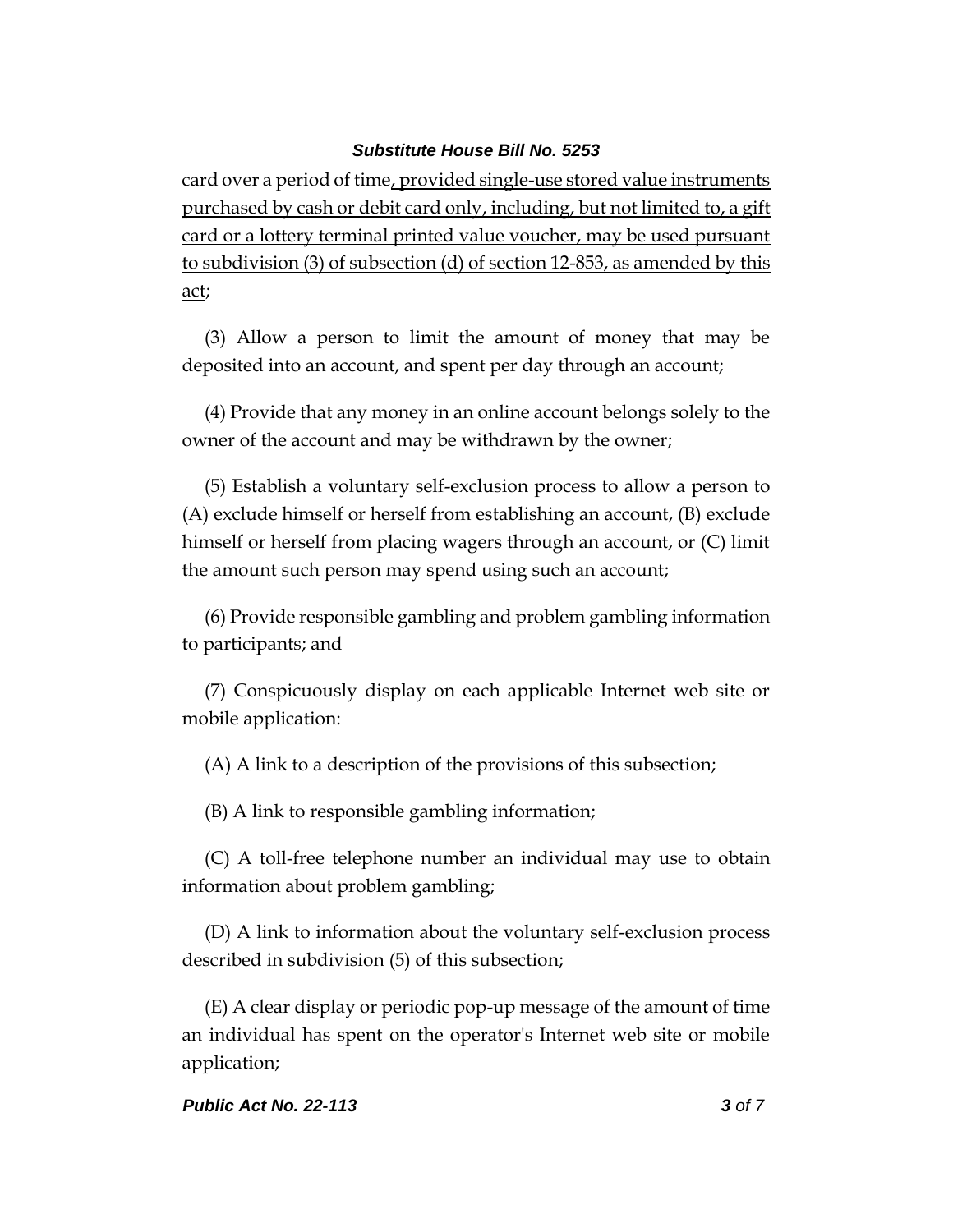(F) A means to initiate a break in play to discourage excessive play; and

(G) A clear display of the amount of money available to the individual in his or her account.

(d) At least every five years, each master wagering licensee shall be subject to an independent review of operations conducted pursuant to such license for responsible play, as assessed by industry standards and performed by a third party approved by the department, which review shall be paid for by the licensee.

(e) No advertisement of online casino gaming, online sports wagering or retail sports wagering may: (1) Depict an individual under twentyone years of age, unless such individual is a professional athlete or a collegiate athlete who, if permitted by applicable law, is able to profit from the use of his or her name and likeness; or (2) be aimed exclusively or primarily at individuals under twenty-one years of age.

(f) The name and any personally identifying information of a person who is participating or who has participated in the voluntary selfexclusion process established pursuant to subdivision (5) of subsection (c) of this section or established by the Department of Consumer Protection in regulations adopted pursuant to subdivision (4) of section 12-865 shall not be deemed public records, as defined in section 1-200, and shall not be available to the public under the provisions of the Freedom of Information Act, as defined in section 1-200, except:

(1) The Department of Consumer Protection or Connecticut Lottery Corporation may disclose the name and personally identifying information of such person to a master wagering licensee, licensed online gaming operator, licensed online gaming service provider or licensed sports wagering retailer as necessary to achieve the purposes of the voluntary self-exclusion process established pursuant to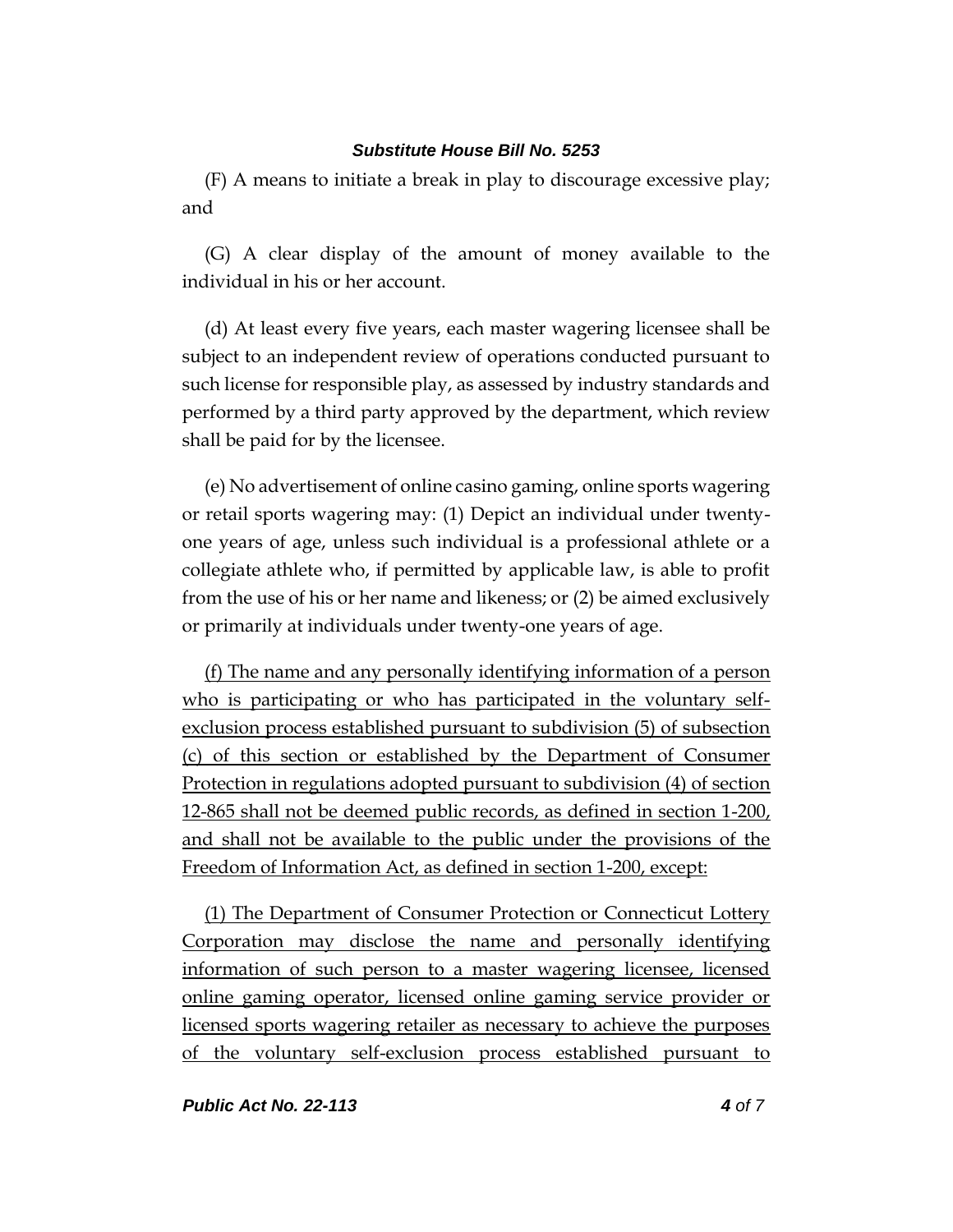subdivision (5) of subsection (c) of this section or established by the Department of Consumer Protection in regulations adopted pursuant to subdivision (4) of section 12-865; and

(2) The Connecticut Lottery Corporation may disclose the name and any relevant records of such person, other than records regarding such person's participation in the voluntary self-exclusion process, if such person claims a winning lottery ticket or if such person claims or is paid a winning wager from online sports wagering or retail sports wagering or is paid a prize from a fantasy contest.

Sec. 2. Section 12-810 of the 2022 supplement to the general statutes is repealed and the following is substituted in lieu thereof (*Effective from passage*):

(a) The Freedom of Information Act, as defined in section 1-200, shall apply to all actions, meetings and records of the corporation, except (1) where otherwise limited by subsection (c) of this section as to new lottery games and serial numbers of unclaimed lottery tickets, (2) with respect to financial, credit and proprietary information submitted by any person to the corporation in connection with any proposal to provide goods, services or professional advice to the corporation as provided in section 12-815, (3) with respect to any personally identifying, financial, credit or wagering information associated with any person's account for Internet games, as defined in section 12-850, and (4) where otherwise limited by **[**subsection (d) of this section as to information submitted by any person to the corporation regarding such person's participation in the voluntary self-exclusion process established pursuant to subdivision (5) of subsection (c) of section 12- 863**]** subsection (f) of section 12-863, as amended by this act.

(b) The records of proceedings as provided in subsection (a) of section 12-805 shall be subject to disclosure pursuant to the provisions of subsection (a) of section 1-210.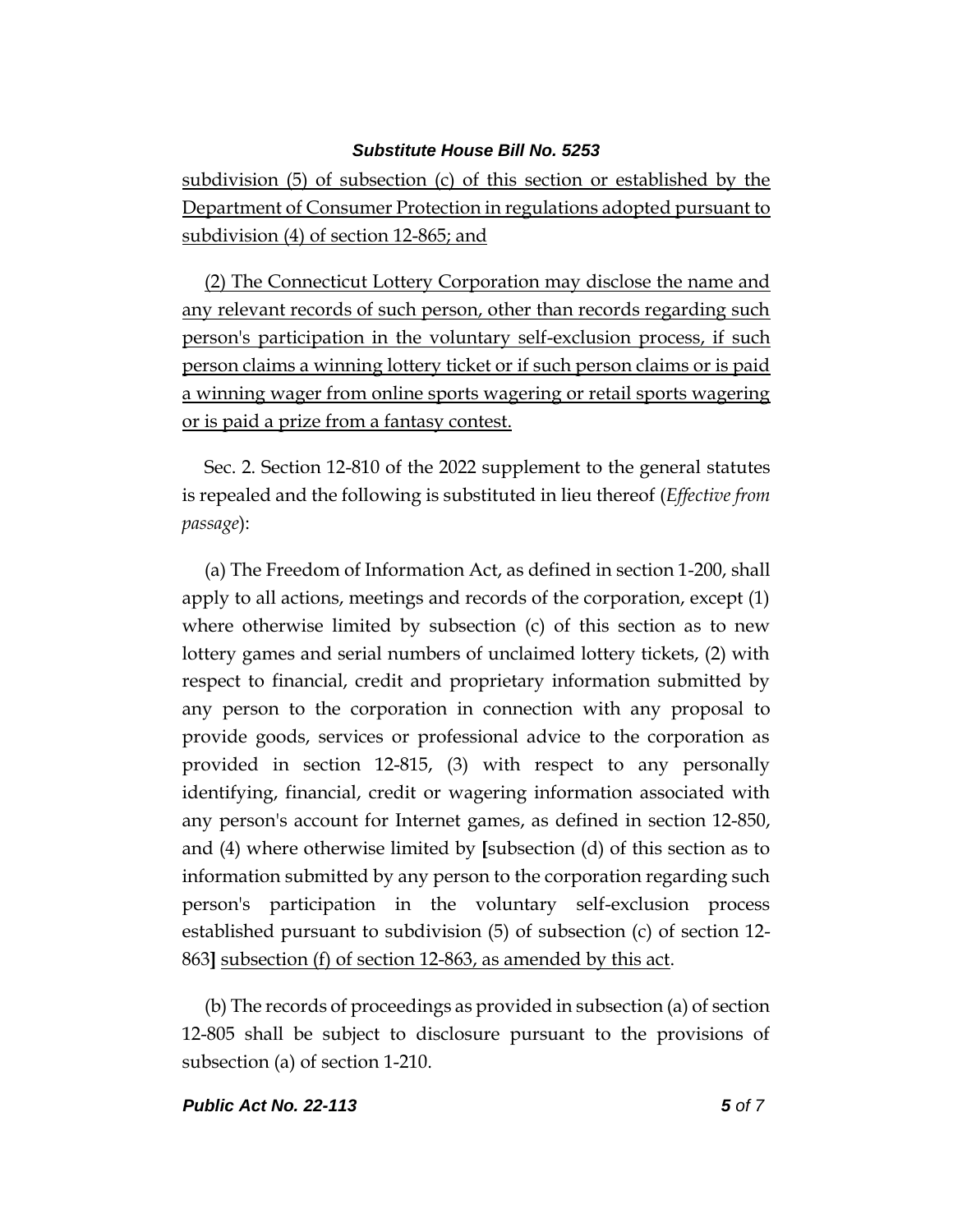(c) Any new lottery game and the procedures for such game, until the game is publicly announced by the corporation, and any serial number of an unclaimed lottery ticket shall not be deemed public records, as defined in section 1-200, and shall not be available to the public under the provisions of section 1-210. The president shall submit a fiscal note prepared by the corporation with respect to the procedures for a new lottery game to the joint standing committees of the General Assembly having cognizance of matters relating to finance, revenue, bonding and public safety after approval of such game by the board.

**[**(d) The name and any personally identifying information of a person who is participating or who has participated in the corporation's voluntary self-exclusion process shall not be deemed public records, as defined in section 1-200, and shall not be available to the public under the provisions of the Freedom of Information Act, as defined in section 1-200, except that the president may disclose the name and any relevant records of such person, other than records regarding such person's participation in the voluntary self-exclusion process, if such person claims a winning lottery ticket from the purchase of a ticket for a lottery draw game through the corporation's Internet web site, online service or mobile application or if such person claims or is paid a winning wager from online sports wagering or retail sports wagering or is paid a prize from a fantasy contest.**]**

Sec. 3. Subsection (d) of section 12-853 of the 2022 supplement to the general statutes is repealed and the following is substituted in lieu thereof (*Effective from passage*):

(d) After the corporation commences the sale of lottery tickets for lottery draw games through the corporation's Internet web site, online service or mobile application pursuant to subsection (a) of this section, the corporation: (1) May implement initiatives to promote the purchase of lottery tickets through lottery sales agents; (2) may implement initiatives to promote both the purchase of tickets for lottery draw